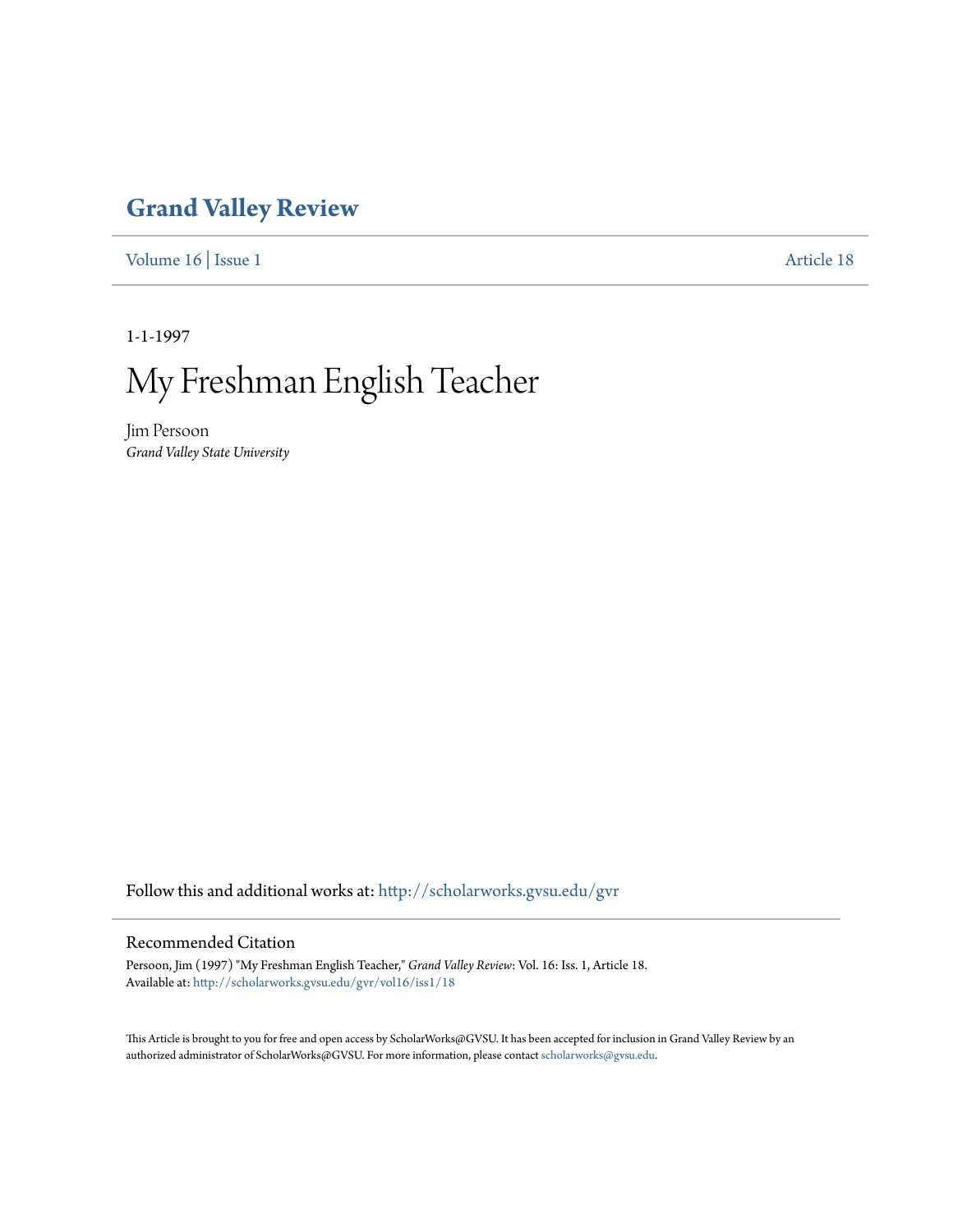### **MY FRESHMAN ENGLISH TEACHER**

#### *Jim Persoon*

He had a red birthmark on his cheek bigger than the one Gorbachev has on his head. He was from Mississippi and smiled a lot and said we were going to be reading some "im-POH-tant LIT-er-a-too-er." Not "litercher," as I said, but a genuine five-syllable aristocratic Southern word. I wish I could say I was entranced, but I was mostly scared. At least I could understand him most of the time, unlike my calculus professor from Korea and my chemistry section leader from Pakistan, and, worst of all, my zoology lab teacher from Texas.

John McCully was the son of a preacher man, he said, a Baptist minister, and he had never been in the North before, but he was happy to meet us. I was transferred out of his section the next week, into an honors section, based on an embarrassingly naive essay on the assigned topic of race in America, from someone who had never actually spoken to a black person. The next year, though still a pre-med student, I took a medieval literature course-God knows why. John taught it. He remembered me and relished my shock. I had expected to be safely anonymous at this midwestern mega-university, after the close emotional confines of the small farming community I had come from. I did not do well in his course. I got an incomplete. It was the end of the sixties, and a lot was going on, but that is not why I did not complete the course.

I just could not take it all in. At each class session, John would walk in with a stack of books too high to carry safely. They would often tumble out of his arms, fall open, and scatter the torn bits of yellow paper that served him as bookmarks. John would scramble to gather them up, stop to smile at us and apologize, and then scramble some more, say "oh, dear," smile, put his hand to his head with a distressed look and start telling us what he would have read to us if he could find the page. He was notoriously disorganized.

He also knew that he had something important to say, and I could tell that. Somewhere in this mess of books was a great richness, and it was this messy teacher who had read them. As for me, I had trouble reading them. I could follow John's reading of them, but I never knew what I was supposed to do about it all, what to write or what to say. So I didn't speak in class or write all the papers. I would go sit outside of John's office. There was a bench there. There was a bench in front of every office door, in a quiet hall, so anyone could sit for a long time and read without being disturbed and without feeling that we were disturbing anyone else. I still think of that profusion of benches as the ideal in university architecture. John might be in class and not due in the office for an hour, but I had the comforting bench by his door.

Inside the office was even better. There were books everywhere, and they all had bits of paper hanging out of them. He would grab an envelope out of the trash to